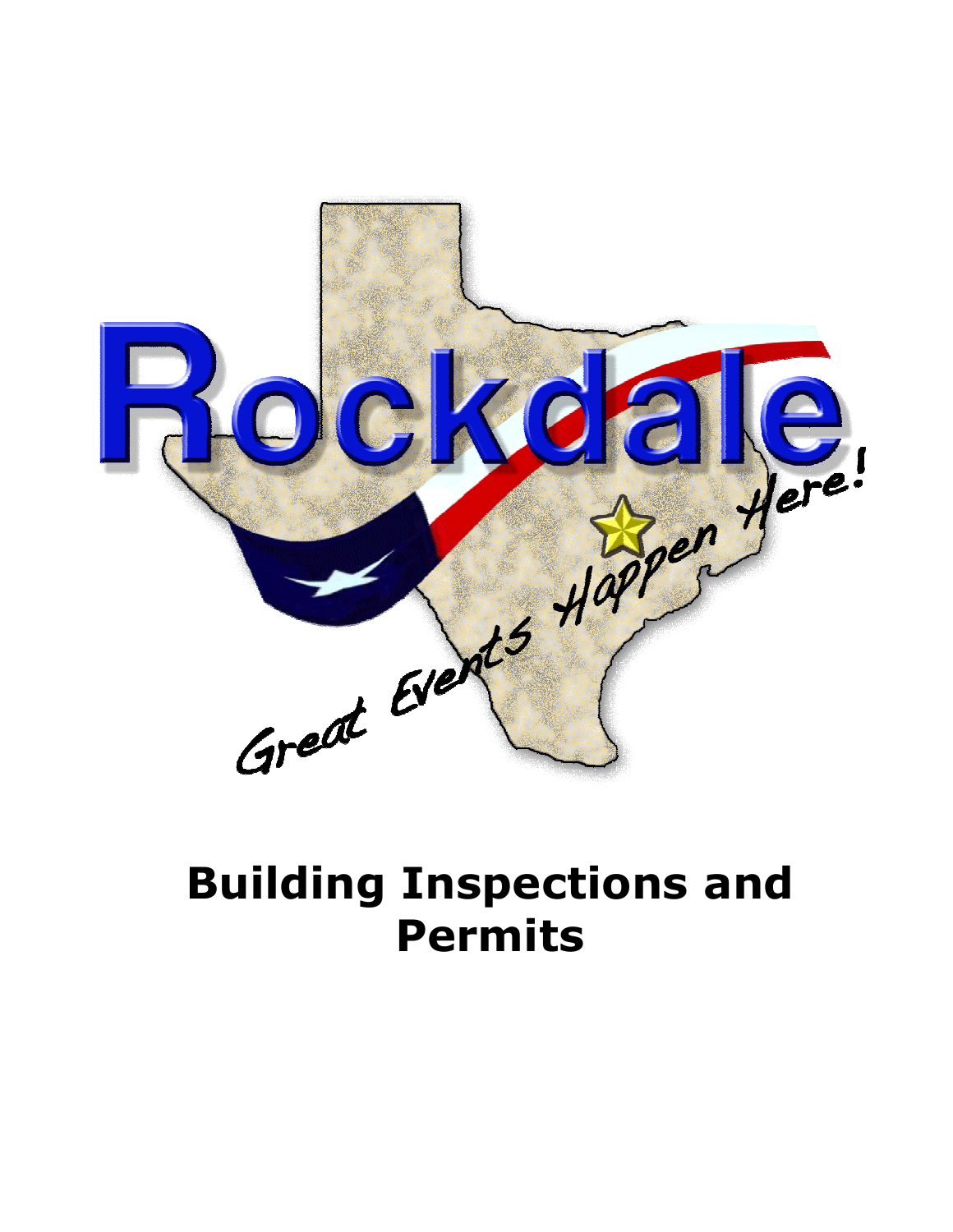## **Building Inspections**

*Existing building inspections.* Before issuing a permit, the Code Enforcement Official (CEO) may examine or cause to be examined any building, electrical, gas, mechanical, or plumbing systems for which an application has been received for a permit to enlarge, alter, repair, move, demolish, install, or change the occupancy or use. The CEO shall inspect all buildings, structures, electrical, gas, mechanical and plumbing systems, from time to time, during and upon completion of the work for which a permit was issued. Prior to issuing a Certificate of Occupancy to any premises, the CEO may conduct a thorough inspection of the premises for which a Certificate of Occupation is requested. The CEO shall make a record of every such examination and inspection and of all apparent violations.

*Inspections prior to issuance of Certificate of Occupancy or Completion***.** The CEO shall inspect or cause to be inspected at various intervals all construction or work for which a permit is required, and a final inspection shall be made of every building, structure, electrical, gas, mechanical or plumbing system upon completion, prior to the issuance of the Certificate of Occupancy or Completion.

**Required inspection.** The CEO upon notification from the permit holder or his or her agent shall make the following inspections and such other inspections as necessary, and shall either release that portion of the construction or shall notify the permit holder or his or her agent of any violations which must be corrected in order to comply with the technical codes.

## *Building.*

(i.) Foundation Inspection: To be made after trenches are excavated and forms erected.

(ii.) Frame Inspection: To be made after the roof, all framing, fireblocking and bracing is in place, all concealed wiring, all pipes, chimneys, ducts and vents are complete. (iii.) Final Inspection: To be made after the building is completed and ready for occupancy.

## *Electrical.*

(i.) Underground Inspection: To be made after trenches or ditches are excavated, conduit or cable installed, and before any backfill is put in place.

(ii.) Rough-In Inspection: To be made after the roof, framing, fireblocking and bracing is in place and prior to the installation of wall or ceiling membranes.

(iii.) Final Inspection: To be made after the building is complete, all required electrical fixtures are in place and properly connected or protected and the structure is ready for occupancy.

## *Plumbing.*

(i) Underground Inspection: To be made after trenches or ditches are excavated, piping installed and before any backfill is put in place.

(ii.) Rough-In Inspection: To be made after the roof, framing, fireblocking and bracing is in place and all soil, waste and vent piping is complete, and prior to this installation of wall or ceiling membranes.

(iii.) Final Inspection: To be made after the building is complete, all plumbing fixtures are in place and properly connected, and the structure is ready for occupancy.

## *Mechanical.*

(i.) Underground Inspection: To be made after trenches or ditches are excavated, underground duct and fuel piping installed, and before any backfill is put in place.

(ii.) Rough-In Inspection: To be made after the roof, framing, fireblocking and bracing is in place and all ducting and other concealed components are complete, and prior to this installation of wall or ceiling membranes.

(iii.) Final Inspection: To be made after the building is complete, the mechanical system is in place and properly connected, and the structure is ready for occupancy.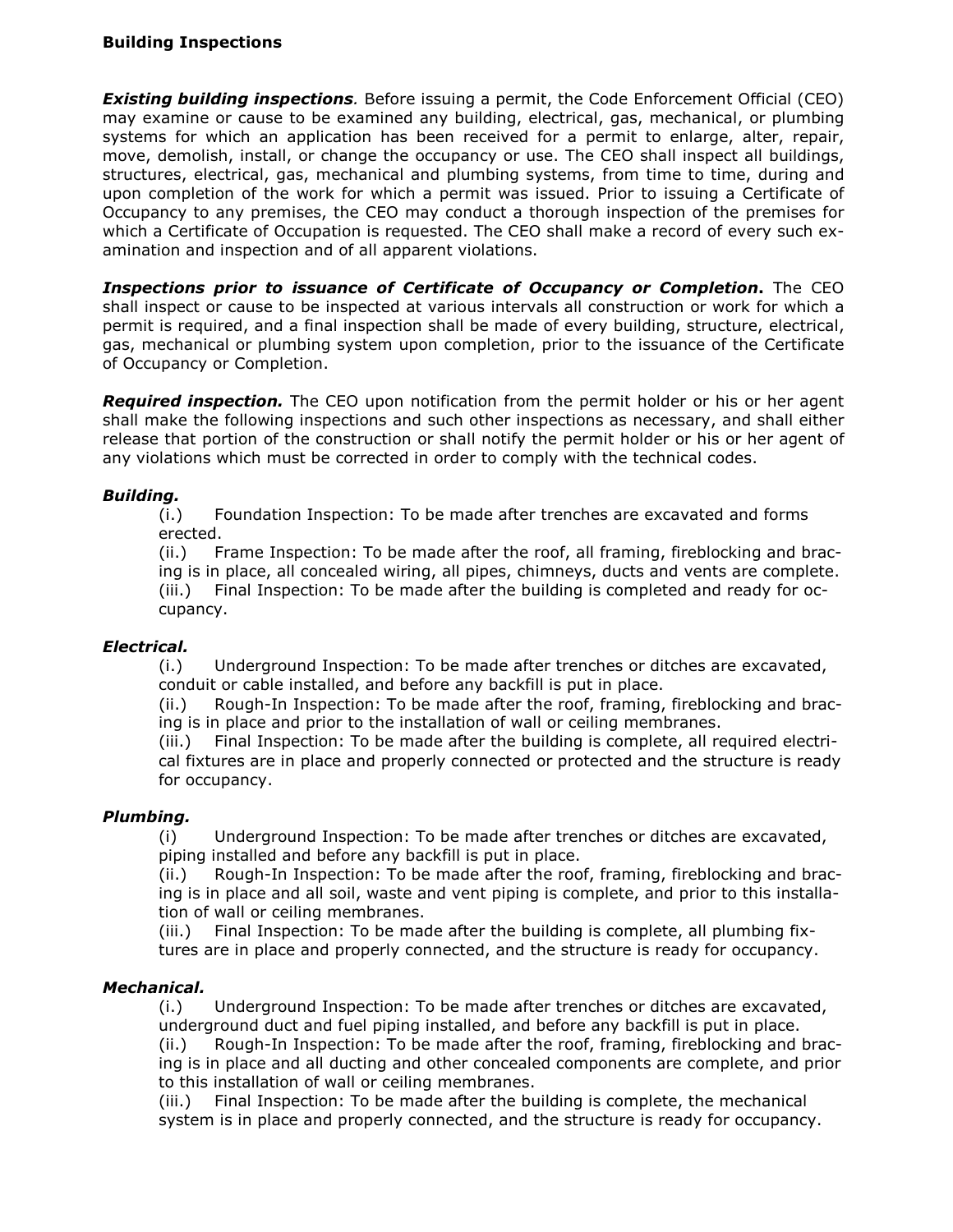**Other Inspections**. In addition to the required inspections specified above, the CEO shall make or require to be made, any other inspections of any construction work to ascertain compliance with the provisions of this ordinance and other laws which are enforced by the City.

Inspections Fees can be found in the Fee Schedule.

#### **Permits**

**Permits.** No building or structure or part thereof shall be hereafter constructed, erected, altered, moved, or placed within the City of Rockdale unless all appropriate permits to comply with the City ordinance shall have first been issued for such work. No building permit or certificate of occupancy shall be issued by the City for building or for connection to the City's water and wastewater services upon any lot in a subdivision or confirming plat for which a final plat has not been approved by the City of Rockdale, Texas and filed for record, or upon any lot in a subdivision in which the standards contained in the City's Subdivision Ordinance, as amended, or referred to therein have not been complied with in full. No site clearance, excavation, grading, or land fill on public or private land shall commence unless all applicable permits shall have first been issued for such work.

Any owner or occupant may personally make minor improvements and ordinary repairs on any structure without a permit provided that such improvements and repairs conform to all applicable building laws and codes. The Code Enforcement Official (CEO) or City designee shall have the right to inspect all such improvements or repairs and determine whether a permit is necessary.

*Moving Permit*. No building or structure or part thereof shall be moved onto or over the City streets unless a permit shall have first been issued for such move.

*Bonds or Deposits Required***.** Before any permit pursuant to the City Ordinance is issued, the applicant shall file with the City a corporate surety bond, approved by the City Attorney, or a cash deposit with the City, which deposit shall be placed in an escrow account in accordance with the following table:

| <b>Estimated Cost</b>                               |             |                      |
|-----------------------------------------------------|-------------|----------------------|
| Of Construction                                     | Surety Bond | Cash Deposit         |
| $$0 - 500.00$                                       | None        | None                 |
| $$500.01 - 1,000.00$ \$                             | 250.00      | 25.00<br>\$          |
| $$1,000.01 - 2,000.00$<br>500.00                    |             | 50.00                |
| $$2,000.01 - 5,000.00 1,000.00$                     | 100.00      |                      |
| $$5,000.01 - 10,000.00$                             | 2,500.00    | 250.00               |
| $$10,000.01 - 30,000.00$                            | 10,000.00   | 1,000.00             |
| \$30,000.01 and above Thirty three percent of costs |             | Ten percent of costs |

When applications are submitted where the costs of the total project are estimated to be more than \$30,000.00, the CEO may require that a bond or deposit in an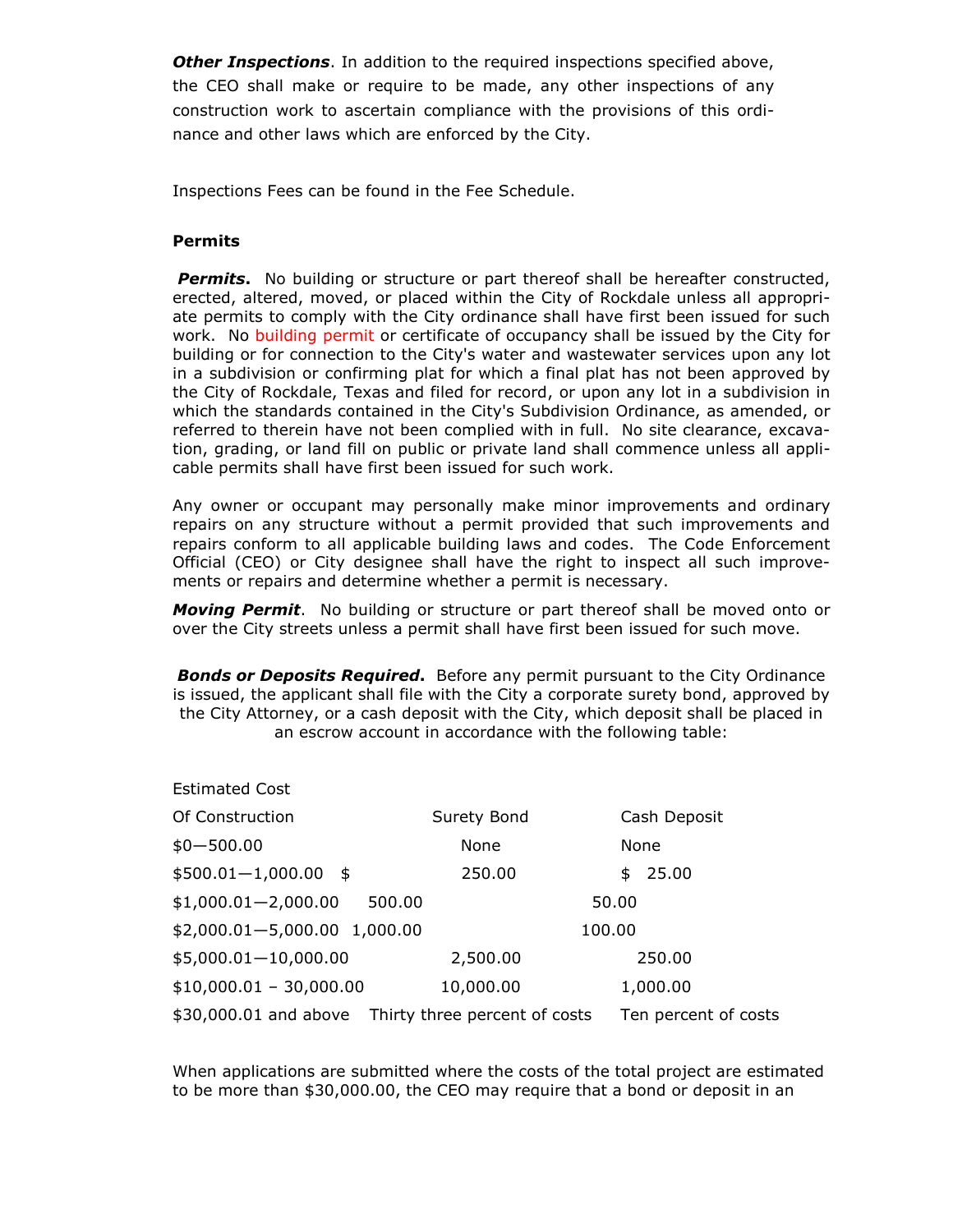amount, based on a percentage of the cost of the project in question, shall be tendered prior to issuance of a permit. The CEO may require **a larger or smaller bond or deposit** when, in his or her opinion, the nature of the permit indicates such a need. Such bond shall be conditioned upon the applicant's compliance with this and other ordinances of the City, and shall secure and may be used for the payment of any and all damages to persons or property (including the City) which damages arise from, or are caused by, any act or conduct of, or authorized by applicant.

**Insurance Required.** Before a construction project is started for which a bond or deposit is required under this ordinance, each person applying shall furnish to the City, evidence that he or she has procured public liability and property damage insurance in the following amounts:

For damages arising out of bodily injury or death of one person on any one accident - \$100,000.00.

For damages arising out of bodily injury or death of two or more persons in any accident - \$300,000.00.

For injury or destruction of property in any one accident - \$100,000.00.

Such insurance shall be kept in full force and effective during the period of time for which a bond or deposit shall be issued or the premises occupied. The City may waiver this insurance requirement for minor construction projects.

*Exemption***.** State, County and Federal agencies are exempt from the bond and deposit requirements

**Posting of permit**. Work requiring a permit shall not commence until the permit holder or his or her agent posts the permit card in a conspicuous place on the premises. The permit shall be protected from the weather and located in such position as to permit the CEO or representative to conveniently make the required entries thereon. This permit card shall be maintained in such position by the permit holder until the Certificate of Occupancy or Completion is issued by the CEO.

**Permit Applications.** To obtain a permit at the City, the applicant shall first file a building permit application in writing. Each such application shall be accompanied by the required fee and shall:

(i.) Identify and describe the work to be covered by the permit for which application is made;

(ii.) Describe the land on which the proposed work is to be done, by lot, block, tract and house or structure and street address, or similar description that will readily identify and definitely locate the proposed work;

(iii.) Indicate the use and occupancy for which the proposed work is intended;

(iv.) Be accompanied by plans and specifications as required in the City Ordinance;